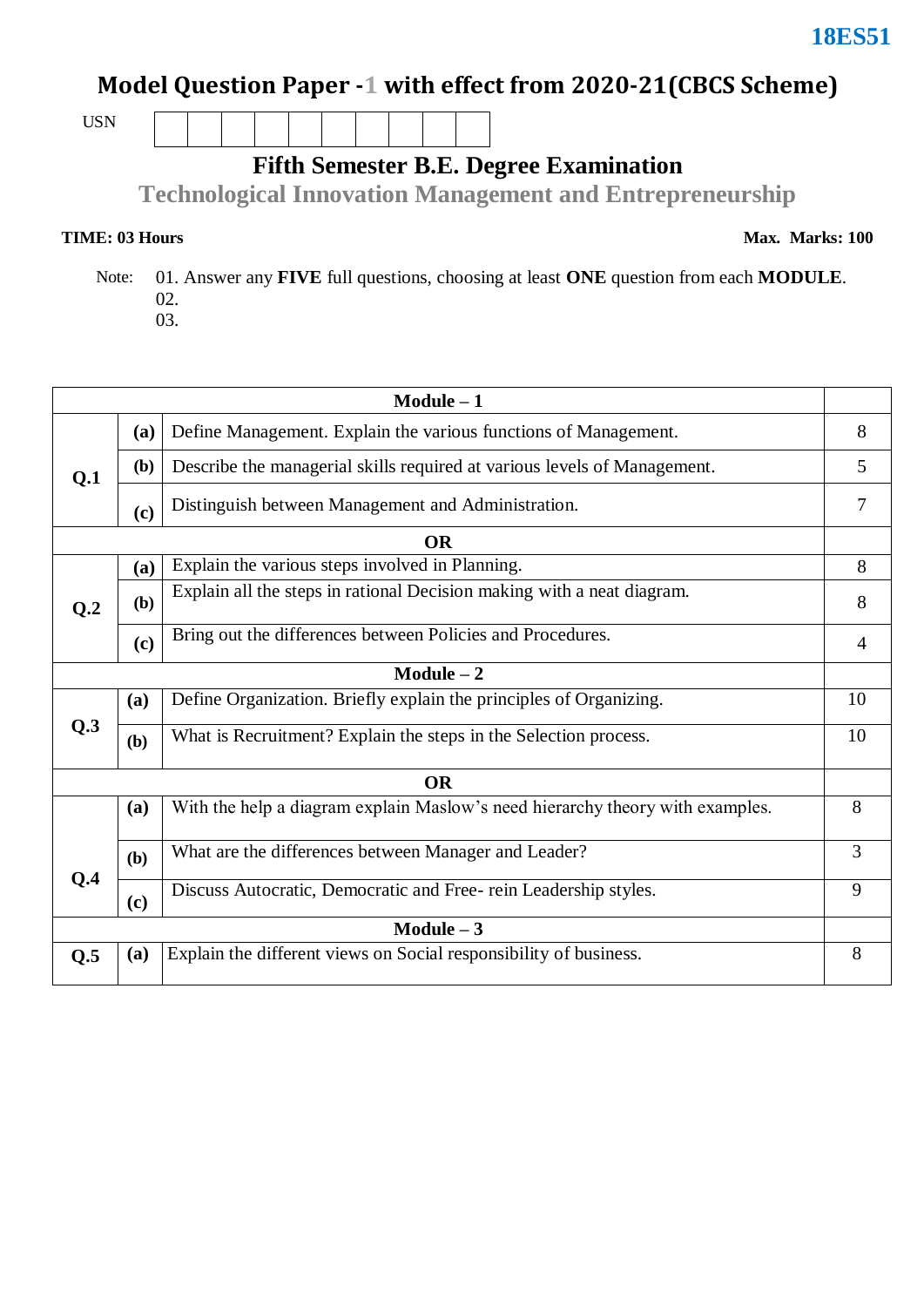## **18ES51**

|           | <b>(b)</b> | $\tau$                                                                                                                                   |                |  |  |  |
|-----------|------------|------------------------------------------------------------------------------------------------------------------------------------------|----------------|--|--|--|
|           | (c)        | What is Corporate Governance? List the benefits of good Corporate Governance?                                                            | 5              |  |  |  |
|           |            | <b>OR</b>                                                                                                                                |                |  |  |  |
| Q.6       | (a)        | Define Entrepreneurship. Explain the functions of an Entrepreneur.                                                                       |                |  |  |  |
|           | (b)        | Explain Entrepreneurial development cycle.                                                                                               |                |  |  |  |
|           | (c)        | List the problems faced by Entrepreneurs.                                                                                                |                |  |  |  |
|           |            | $Module - 4$                                                                                                                             |                |  |  |  |
| Q.7       | (a)        | Define Family business. Explain the characteristics of a family owned business in<br>India.                                              | 8              |  |  |  |
|           | (b)        | What are the various types of family businesses? Explain.                                                                                |                |  |  |  |
|           | (c)        | Briefly explain the importance of the family business. Also discuss the contributions<br>made by Indian family businesses with examples. |                |  |  |  |
|           |            | <b>OR</b>                                                                                                                                |                |  |  |  |
|           | (a)        | Describe various methods that can be used for Generating business Ideas.                                                                 | 8              |  |  |  |
| Q.8       | (b)        | How to Identify a Business Opportunity? Explain.                                                                                         |                |  |  |  |
|           | (c)        | 6                                                                                                                                        |                |  |  |  |
|           |            | $Module - 5$                                                                                                                             |                |  |  |  |
|           | (a)        | What is Business plan? What are the reasons for preparing a business plan?                                                               | $\overline{7}$ |  |  |  |
| Q.9       | (b)        | Why do some Business Plans fail? Explain.                                                                                                |                |  |  |  |
|           | (c)        | Explain role of following in financing a Business<br>Venture Capital<br>$\mathbf{i}$<br><b>Angel Investing</b><br>$\rm ii)$              | 8              |  |  |  |
| <b>OR</b> |            |                                                                                                                                          |                |  |  |  |
|           | (a)        | Explain the importance of Network Analysis in Project Design and execution.                                                              | 8              |  |  |  |
| Q.10      | <b>(b)</b> | Discuss the steps in PERT network analysis technique. What are its advantages and<br>limitations?                                        |                |  |  |  |
|           | (c)        | List differences between PERT and CPM                                                                                                    |                |  |  |  |
|           |            |                                                                                                                                          |                |  |  |  |